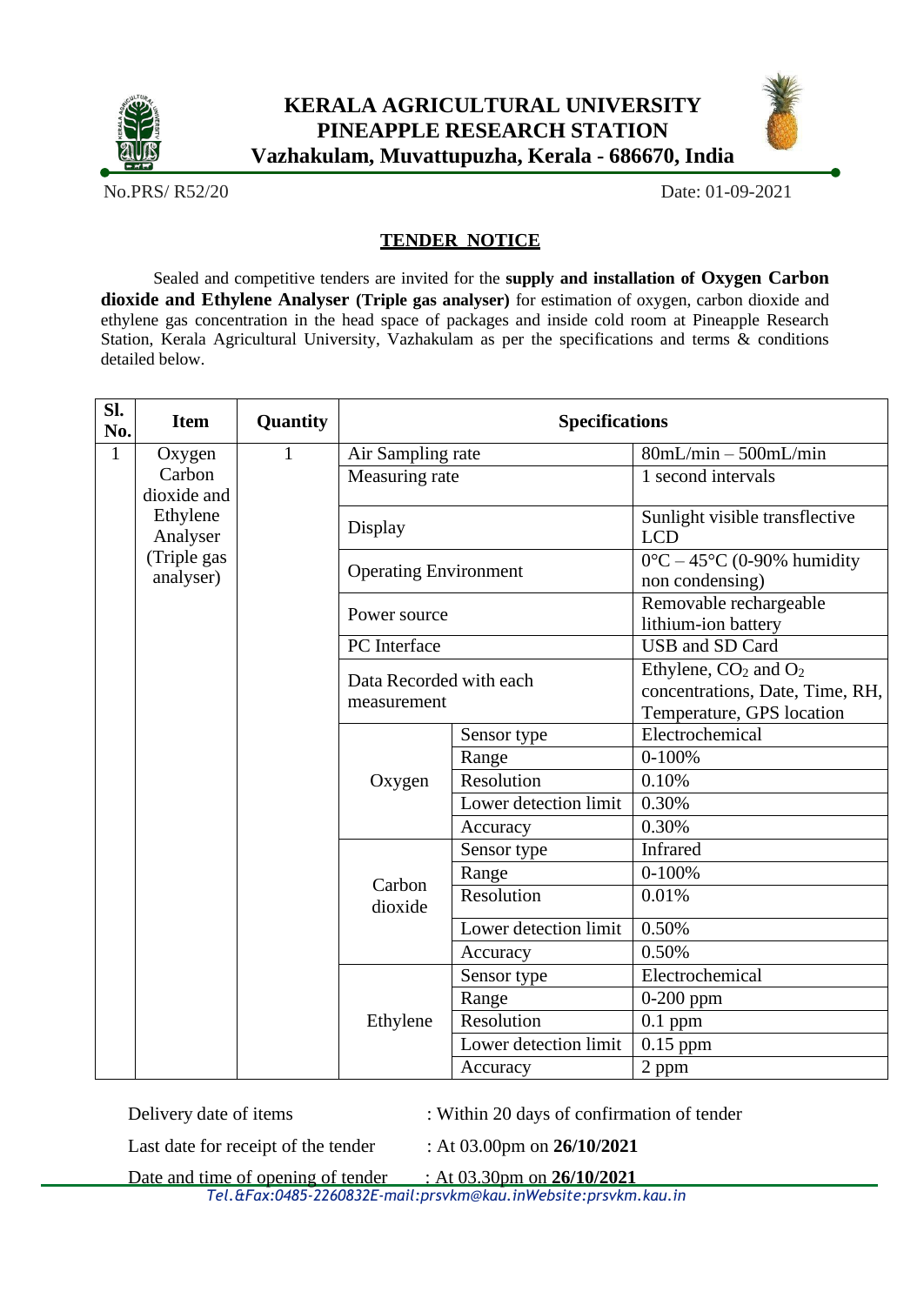## **Terms and conditions**

1. Tender form

The tender form may be downloaded from the following web link in the internet [http://www.kau.in/sites/default/files/documents/kau\\_tender\\_form.pdf](http://www.kau.in/sites/default/files/documents/kau_tender_form.pdf) The cost of tender form and EMD will be accepted **by way of separate DDs** taken in favour of **Professor and Head, Pineapple Research Station, Kerala Agricultural University, Vazhakulam, Muvattupuzha, Ernakulam (dist.), Pincode:686670 and payable at State Bank of India, Vazhakulam (IFSC -SBIN0007844)** along with tender. The tender cost and GST amount should be specified, while submitting the tender.

**Cost of Tender Form: ₹1500/- + ₹270/- (18%GST) = ₹1770/-**(both as separate DD's)

2. Earnest Money Deposit (EMD):

One percent of the value of the tender for **supply and installation of Oxygen Carbon dioxide and Ethylene Analyser** (Triple gas analyser) rounded to the nearest Rupee has to be remitted as EMD along with the tender as separate DD drawn in favour of **Professor and Head, Pineapple Research Station, Kerala Agricultural University, Vazhakulam, Muvattupuzha, Ernakulam (dist.), Pincode: 686670 and payable at State Bank of India, Vazhakulam (IFSC -SBIN0007844)**

- 3. The tender should be accompanied by an agreement in Kerala stamp paper worth **₹200/- (Rupees Two Hundred Only)** in the prescribed format that can be downloaded from the website, <http://www.kau.in/tenders>
- **4.** The sealed cover containing the tender documents should be superscribed as **"Tender for the Supply and installation of Oxygen Carbon dioxide and Ethylene Analyser (Triple gas analyser)".**
- 5. The successful tenderer should further execute an agreement in Kerala Stamp paper worth **₹200/-** (Rupees Two Hundred Only) and furnish a **Security Deposit** of 5% of cost the item/work quoted in the form of term deposit/bank guarantee/demand draft drawn in favour of **Professor and Head, Pineapple Research Station, Kerala Agricultural University, Vazhakulam, Muvattupuzha, Ernakulam (dist.), Pincode:686670 and payable at State Bank of India, Vazhakulam (IFSC-SBIN0007844)** only when directed from this office. The format of this agreement also can be downloaded from the website, <http://www.kau.in/tenders>
- 6. The rate quoted should be inclusive of all charges (tax, transportation and installation charge etc.) and should be valid for a minimum period of 1 year w.e.f the date of tender notice. Successful test run of the Oxygen Carbon dioxide and Ethylene Analyser (Triple gas analyser) in the Research Station should be performed for effecting payment.
- 7. Institutions under KAU are exempted (registered with DSIR) from payment of customs and excise duty for our procurements and hence prices quoted should be exclusive of these. The cost of the item, tax and other charges should be separately stated. The institution is eligible for concessional GST at 5% as per rules.
- 8. The exact specification, details of make, model, name of the manufacturer, name of the country etc. of the item must be clearly specified in the technical literature and brochures of the item have also to be furnished along with the tender.
- 9. Warranty details, firmness of the quoted price should be clearly stated.
- 10. Minimum of two years warranty is required as per rules.